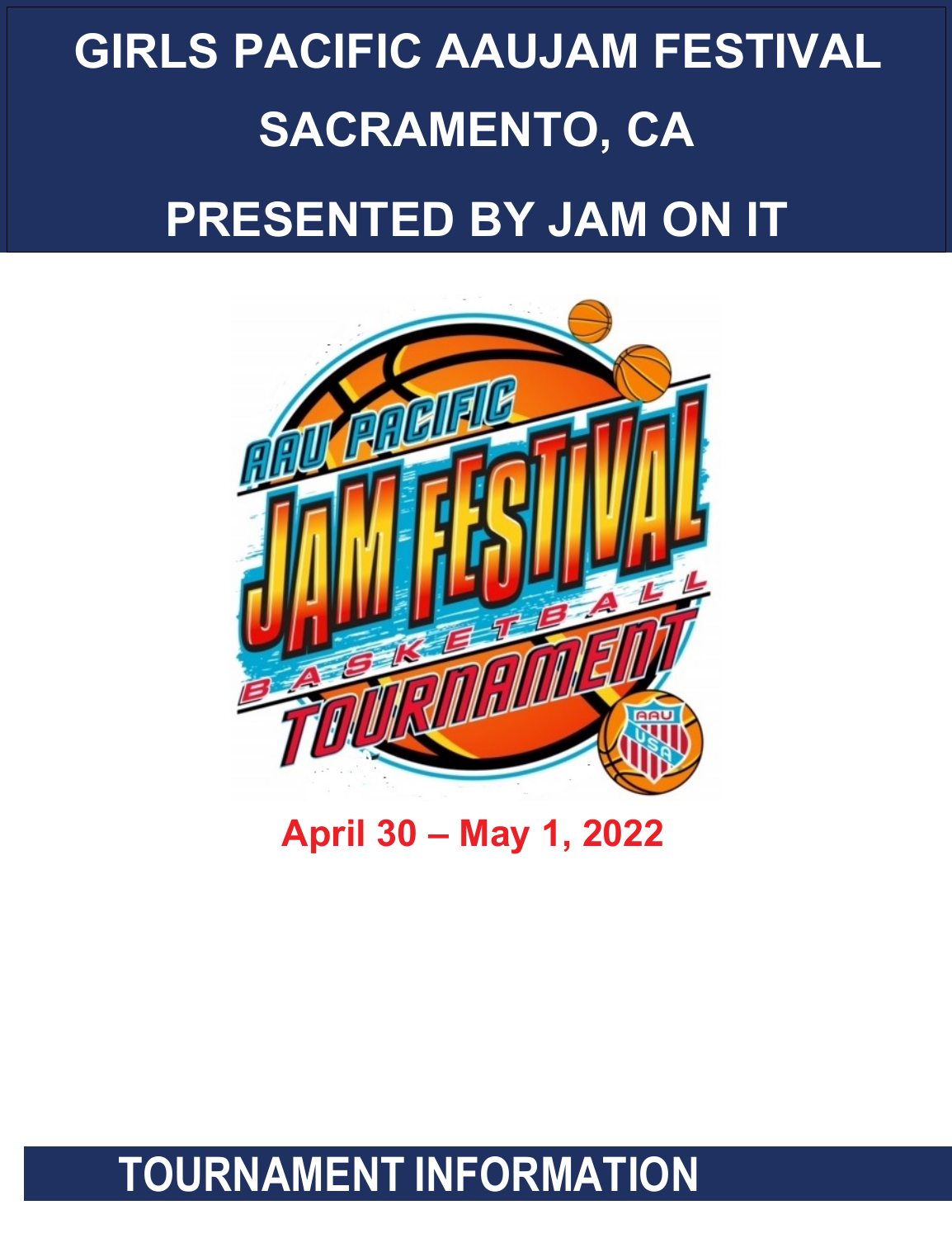# CONTACT **INFO:**



### **JAM ON IT EVENT STAFF:**

**BRENNAN SULLIVAN, REGISTRATION & SCHEDULING BRENNAN@JAMONIT.ORG 775-225-7239**

**SHARICE GREEN, HOUSING DIRECTOR SHARICE@JAMONIT.ORG 503-891-4771**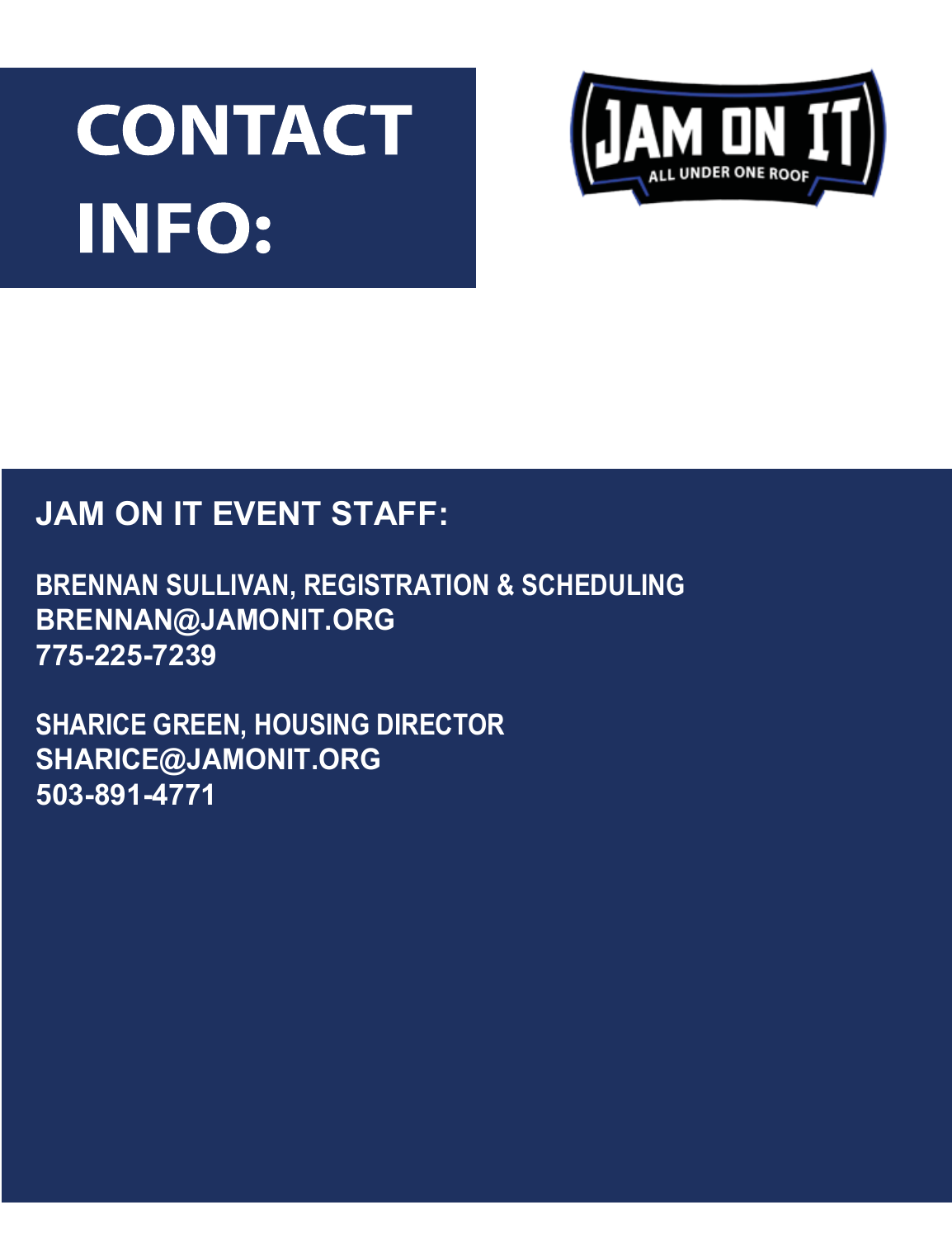# **REGISTRATION/ROSTER POLICY:**

Mandatory completion of online roster registration. All teams registering for an event MUST complete their online roster prior to being accepted into the tournament. Once you register your team, you MUST complete your roster before you will be added to teams in the tournament. Coaches and players AAU numbers will be verified and age of players will also be verified during this process.

All Rosters must be completed prior to coming to the event. You will need to bring 5 or 6 copies of rosters to the event. One will be given to score table at the beginning of each game.

Paperless verification process. Each team is required to have all age & grade proofs at all times. AAU numbers must be verified in the online roster system. This information will need to be produced upon request and when any protest is filed.

Each team must complete and submit electronically coaches and team agreement available on website via the registration page.

### **ADMISSIONS:**

Everyone is strongly encouraged Togo to website (www.jamonit.org) and have people purchase tickets online. There isa discount for doing so and we are phasing out purchasing tickets at an event.

No Event Pass will be available for purchase for this event. Only daily passes will be available.

DAILY TICKETS AVAILABLE ONLNE: PRICES COMING SOON (6 AND UNDER ARE FREE)

DAILY TICKETS AVAILABLE AT DOOR: PRICES COMING SOON

(If using credit card at door processing fees will apply)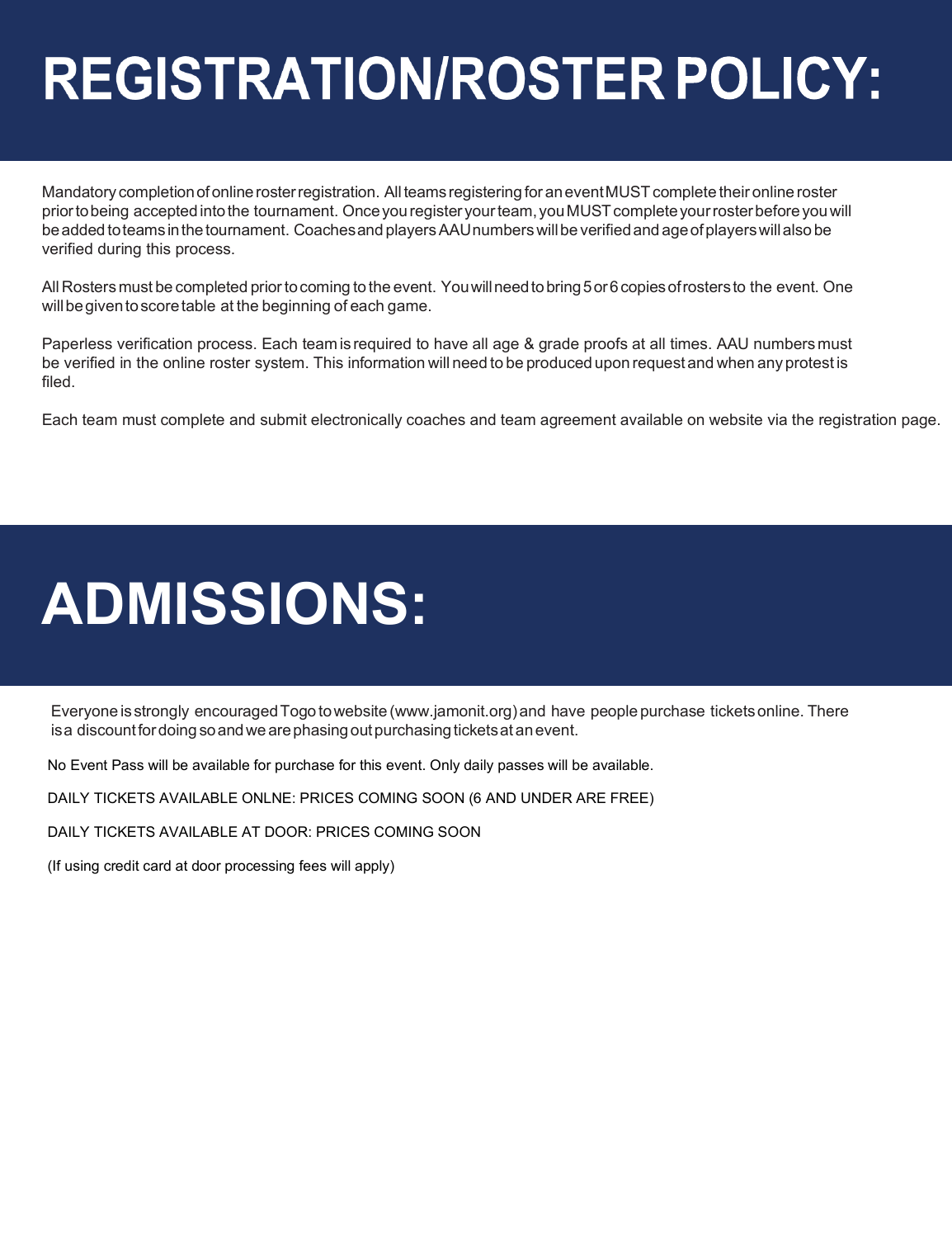### ALL UNDER ONE ROOF



P.O. Box 52049 Sparks, NV 89435 www.jamonit.org

### **Jam On It - Mandatory Online Roster Deadline Policy**

- 1. Rosters must be completed online prior to the deadline date to be properly verified
	- **a. ROSTER DEADLINE DATES ARE 5 DAYS PRIOR TO THE EVENT STARTDATE**
		- **i. TEAMS WITH INCOMPLETE ROSTERS WILL NOT GO ON THESCHEDULE**
	- **b. No exceptions will be made - fines and/or penalties will be assessed**
		- **i. Teams are subject to a forfeit and/or a \$200 late fee for missing the deadline**
	- c. This will help expedite the check-in process at the event for allteams
- **2. Coaches are required to show their ID, have completed team rosters/score sheets & proof of age/grade at coaches' check-in**
	- **a. Team books/binders must be available upon request and may be reviewed prior togames to determine eligibility – protest procedures will remain the same**

### **3. Rosters must include all coaches'/players' AAU membership numbers**

- a. Rosters must include AAU club code (if applicable)
- **b. AAU membership numbers are verified in the system by a green checkmark**
- c. If teams have issues with the system verifying their AAU membership numbers, **print out those membership cards to turn in with their rosters and enter those membership numbers online manually** (third method offered for enteringplayers)
	- **i.** This will supplement online verification **all AAU numbers muststill be entered**
	- **ii. Remember that coaches' memberships require a background check - this maytake up to 72 hours or more to complete, please plan accordingly.**
- **4.** If changes to rosters are needed beyond the first day of the event, **tournament directors willmake decisions on a case-by-case basis**
- **5.** We are here to help! **Roster instructions and information are included below** Thank you again for your support of Jam on It events!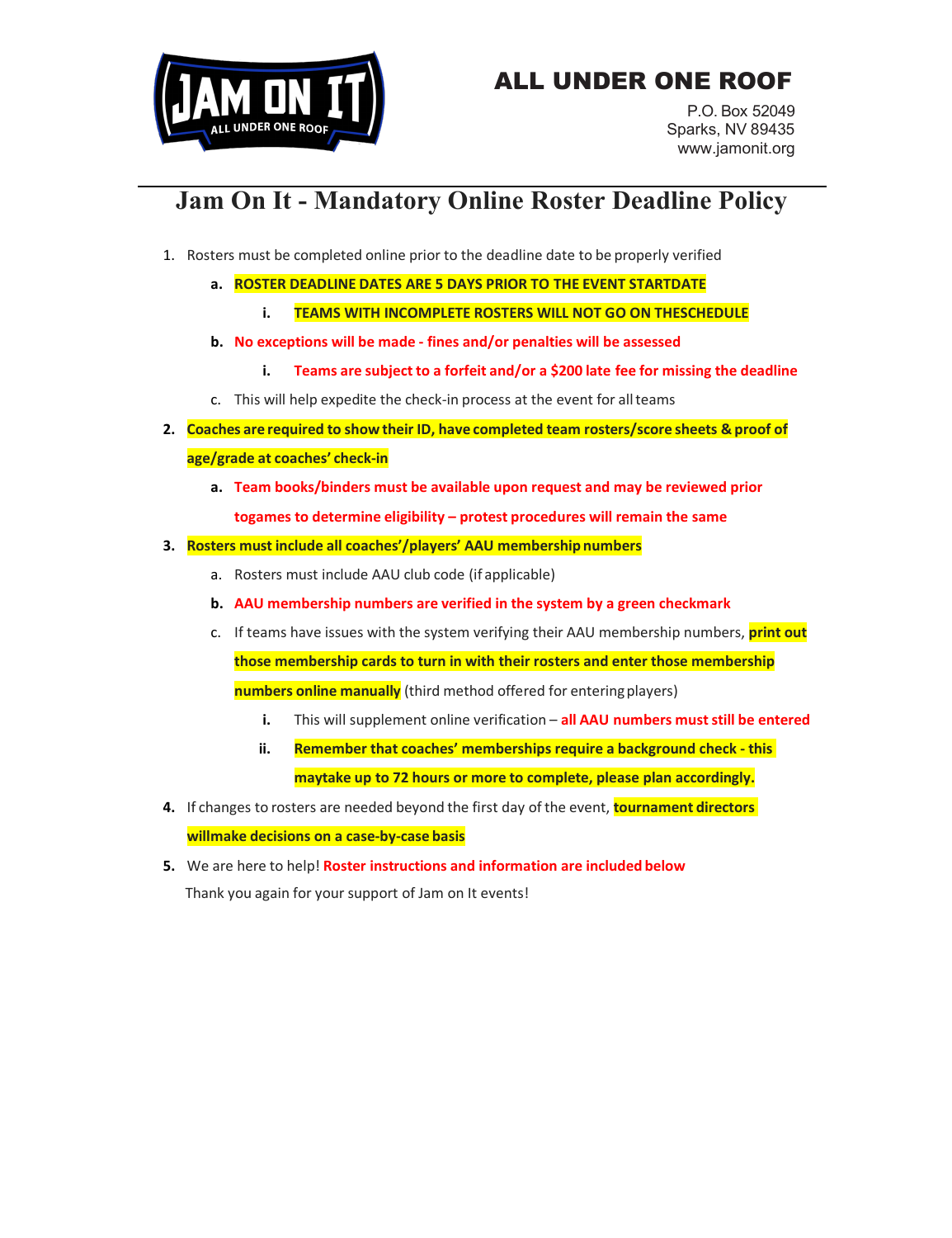

### **Roster Instructions and Information**

- 1. Teams are expected to follow the steps below in order to have completed and verified rosters prior to the event roster deadline mentioned above. Teams should print one roster, and a score sheet for each game per team (6 score sheets should be enough for all events). Teams may incur the following penalties (in addition to the ones stated above) if they arrive to their first game without their roster turned in and score sheets approved by coach's check-in:
	- a. The opposing team will be awarded two points per mistake and the ball to reintegrate
	- b. Teams will have until their second game to complete their paperwork or they will forfeit
- 2. Log into your account on Tournament Connect by clicking the "update rosters" button on www.jamonittournaments.com
	- a. This should be the account you used to register for the event.
- 3. Using the "teams" tab in your profile, select the team for which you wish to begin building theroster.
- 4. Click the "add AAU player" button located to the top right of yourroster.
	- a. Selecting the event in the drop-down menu directly above the roster and to the leftist "add AAU player" button will show if your AAU numbers are being verified and if your players are eligible for the tournament based on the event rules.
	- b. You may choose one of the three offered methods to add players to your roster once clicking the "add AAU player" button. Teams will want to use one of the first two methods,as this will automatically verify the AAU memberships – shown with a green checkmark.
		- i. If teams have coaches/players that have issues with getting the system to verify /Accept their AAU membership numbers, they must print out those individual membership cards to turn in with their rosters and enter those membership numbers online manually (third method offered) – this will supplement the online verification in the event the system does not automatically verify the membership and is not meant as an alternative. All membership numbers will still need to be inputted.
- 5. Coaches can be added using the "add AAU coach" button down to the right of the roster. If you arehaving issues with the system accepting a coach, you may add coaches via the "contacts" tab – although this will not automatically verify the AAU membership, so AAU membership cards will need to be turned in for those individuals as stated above. IT IS VERY IMPORTANT YOU DO NOT REMOVE A PRIMARY CONTACT – THIS WILL DELETE THE TEAM FROM YOUR ACCOUNT. If the primary contact is not a coach, use the "contacts" tab to change their role to a team manager or director.
- 6. Clubs are required to print and bring one completed and final roster for each team, as well as one score sheet per game for each team. Rosters are turned in tocoaches' check-in prior to the teams'first game, and score sheets are approved. Use the "print roster" and "print score sheet" buttons above the roster in order to print – remember you must have the event selected from the drop-down menu above the roster before printing.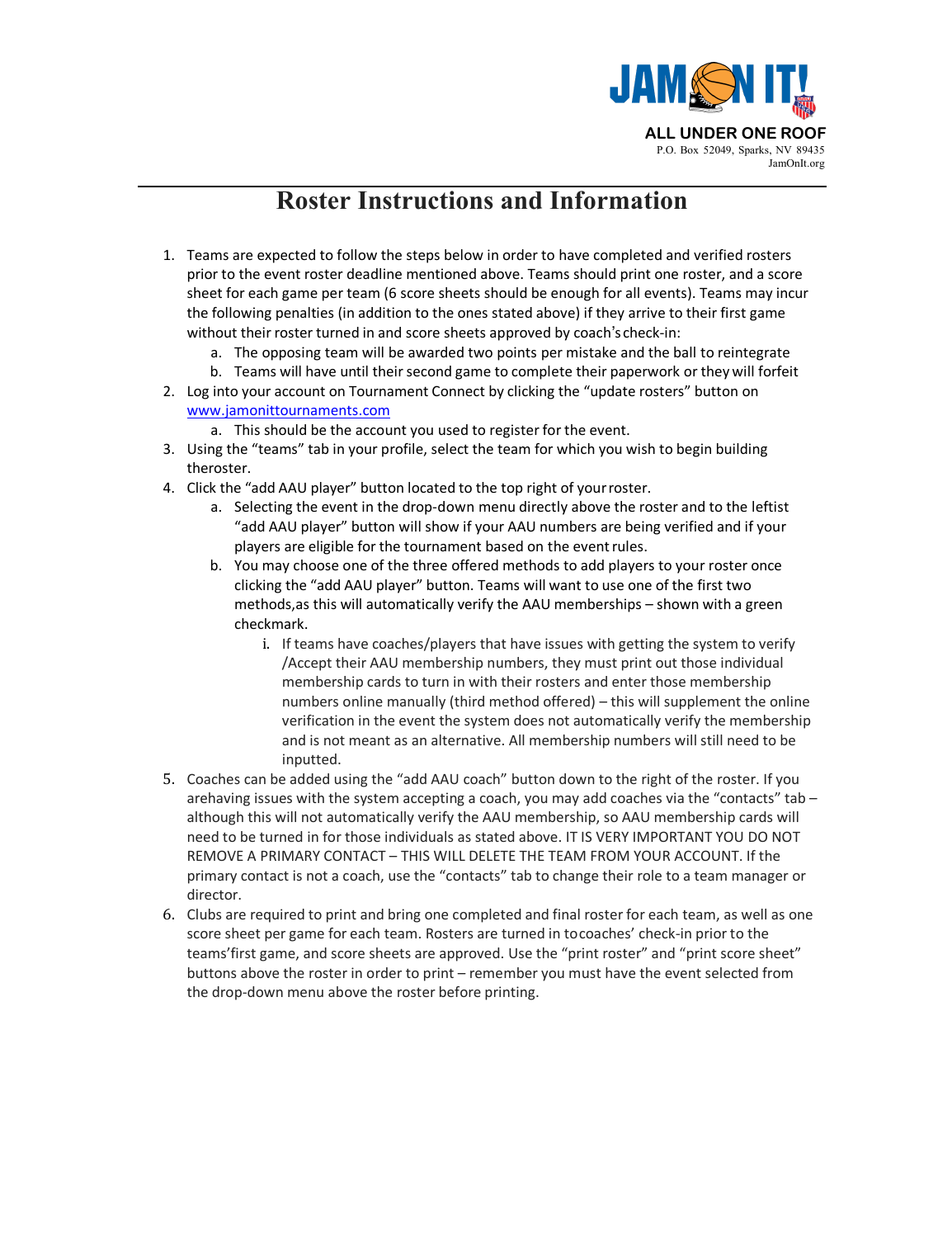# **TOURNAMENT RULES:**

#### **Sportsmanship**

- Zero tolerance of unsportsmanlike conduct.
- If a spectator/parent is ejected from a game, their child may be removed as well and the team will be assessed a technical foul! Tournament director makes final decision on when & if the parent and player can return!!

| <b>Quarters/Halves</b>   | <b>Overtime Period</b>                  | <b>Halftime</b> | Warm-Up   | <b>Ball Size</b>                                                                      |
|--------------------------|-----------------------------------------|-----------------|-----------|---------------------------------------------------------------------------------------|
| 18 minute running halves | First - 2 minutes,<br>minute afterwards | 5 minutes       | 5 minutes | $B$ 2 <sup>nd</sup> -6 <sup>th</sup> & Girls: 28.5<br>B 7 <sup>th</sup> -Var: Regular |

### **Age/Grade Verification**

It is the coach's responsibility to keep proper AAU cards, grade and age verification for all players with them at all times during the tournament.

#### **High School Rules with the following exceptions:**

- On ball 5-second count in the frontcourt only while dribbling and holding the ball.
- 10-second backcourt count when no shot clock is being used.

#### **Time Outs**

• 3 - full & 2 -30 second time outs per game. Time outs do not carry over into overtime. Each team will be given 1 full timeout if the game proceeds into overtime. No additional timeouts for double overtime and beyond.

#### **Pressing/Mercy Rule**

*We care about protecting the integrity of the game. There is no reason to humiliate teams.*

- Level 1 **REFER TO LEVEL GUIDELINES FOR LEVEL 1 PRESSINGRULES**
- Level 2 **REFER TO LEVEL GUIDELINES FOR LEVEL 2 PRESSING RULES**
- Level 3 **REFER TO LEVEL GUIDELINES FOR LEVEL 3 PRESSING RULES**
	- $\circ$  Definition of a press: After a team secures possession of the ball the opposing team guard's full court.

#### **Fouls**

- A player fouls out after the  $5<sup>th</sup>$  personal foul
- Teams will shoot 1 & 1 on the  $7<sup>th</sup>$  team foul of the half and 2 shots on the 10<sup>th</sup> team foul.
- If a coach or player is ejected from a game, it is at the tournament director's discretion if they can participate in the next game.
- If a coach or player is ejected twice in a tournament it is at the tournament director's discretion if they can participate in the rest of event.
- Coaches can stand following the first technical foul.

#### **Free Throws**

- The players lined up along the key may enter the lane on the shooters release of theball.
- Maximum of 6 players are allowed in the lane along with the shooter at the top of the key.

#### **Tie Breakers**

- In the case of a tie, the following format will be used:
	- 1. Head-to-Head
	- 2. Point differential (between teams in tie) with a maximum of 13 points
	- 3. Point differential (all teams) with a maximum of 13 points
	- 4. Points allowed

#### **Multiple Team Rules: please refer to multi team play rules**

### **Protests**

- \$100 cash protest deposit. Only if protest is valid, the team will receive a full refund of the protest fee.
- Protesting team must first provide proof of certifications prior to the accused team being investigated.
- All protests must be filed within one hour of protested games completion.
- Once contacted by the tournament staff, the accused teams must provide information within one hour of being notified.

### Dunking or hanging on the rim outside of game time will result in a technical foul & an automatic two points<br>All Tournament Director decisions are final.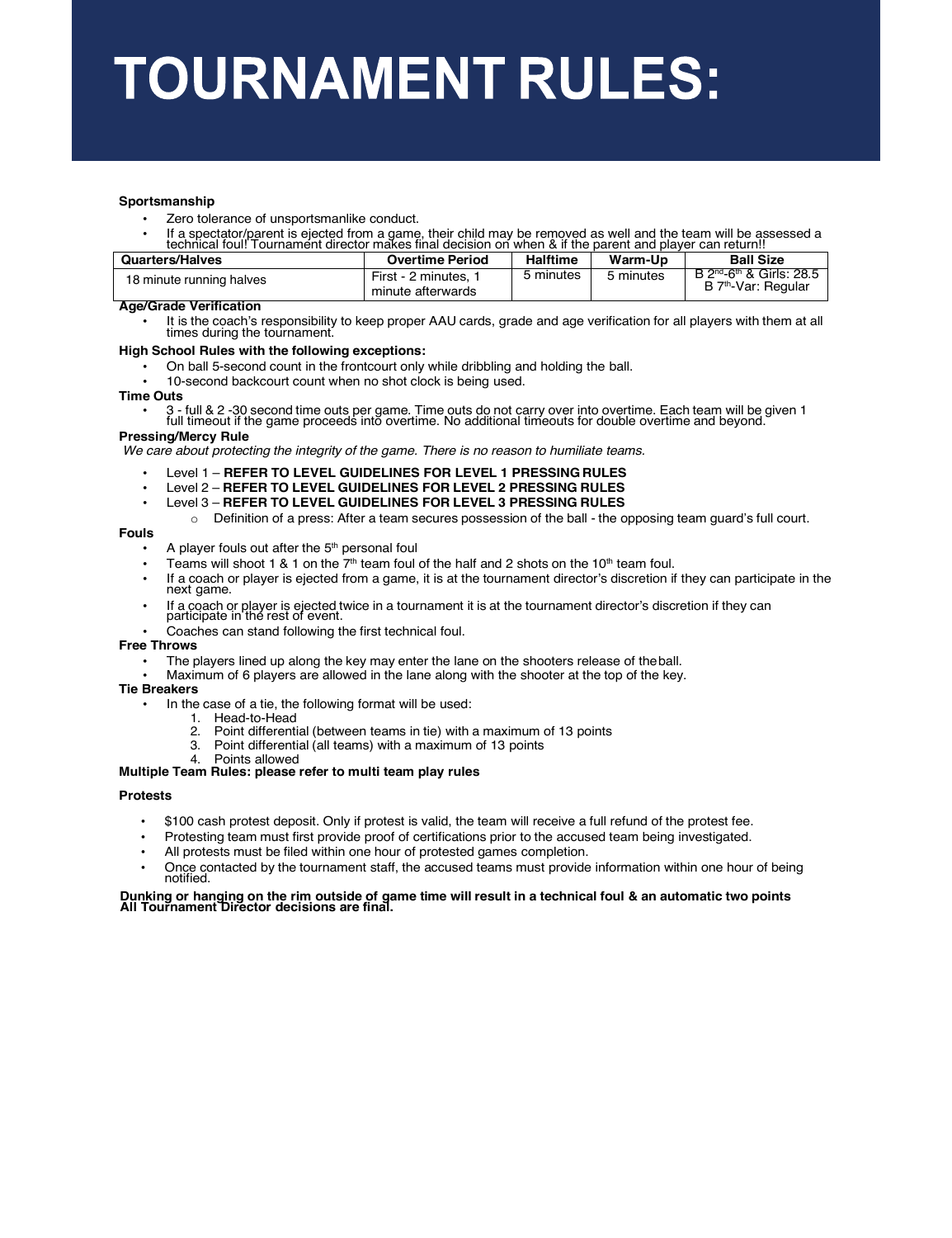# **LEVEL GUIDELINES:**

### **What Level Do I Choose? Level I, II, or III?**

Jam On It Basketball Academy has developed a system for coaches to choose the proper level of competition to place their teams. We have had many calls and questions regarding coaches looking for direction in what level their teams should be in. To keep teams from "Sand Bagging" and to keep some kind of parity in the divisions, we needed to establish guidelines and special rules.

The main problems we have experienced are teams in level II that should be in level I, having unfair advantages. We have broken down the levels for you below.

Level I- Regular AAU basketball, competitive all-star teams, top of division teams, elite teams, and made up of players from different schools.

- Regular Jam on Its tournament rules
- **Teams can press the whole game unless the lead reaches 30 points,** teams may press again when the lead gets below 20
- Clock will run the last 4 minutes of the second half if a team is up by 30pts
- Any team with players that have grade exceptions

**Level II**- Competitive teams looking for better competition but are not close to the best in their region. Teams may have players from multiple schools. Because of a few older players they may have had to move up.

- Regular Jam on Its tournament rules
- **Teams can't press in the first 8 minutes of the game** or if the lead reaches 20 points, teams may press again when the lead gets below 15
- Clock will run the last 4 minutes of the second half if a team is up by 30pts

Level III- Recreational teams, same school teams, or teams that play in rec leagues. Ex: recreation teams from the same rec league, nontraditional starters, players that may not have made their school teams

- **Teams can't press in the first half** or if the lead reaches 15 points, teams may press again when the lead gets below 10
- Clock will run the last 4 minutes of the second half if a team is up by 30pts. **NO Pressing Definition:**

Once a team maintains team control in the back court during a live or dead ball situation, the defense must go behind the half court line. 1st violation will warrant a warning. Every violation after will warrant a team technical foul.

### **Important Division Note: Divisions with no level specified in the division name or combo divisions will play by level 2 rules.**

We welcome your comments.

It is at the tournament director's discretion to make any exceptions.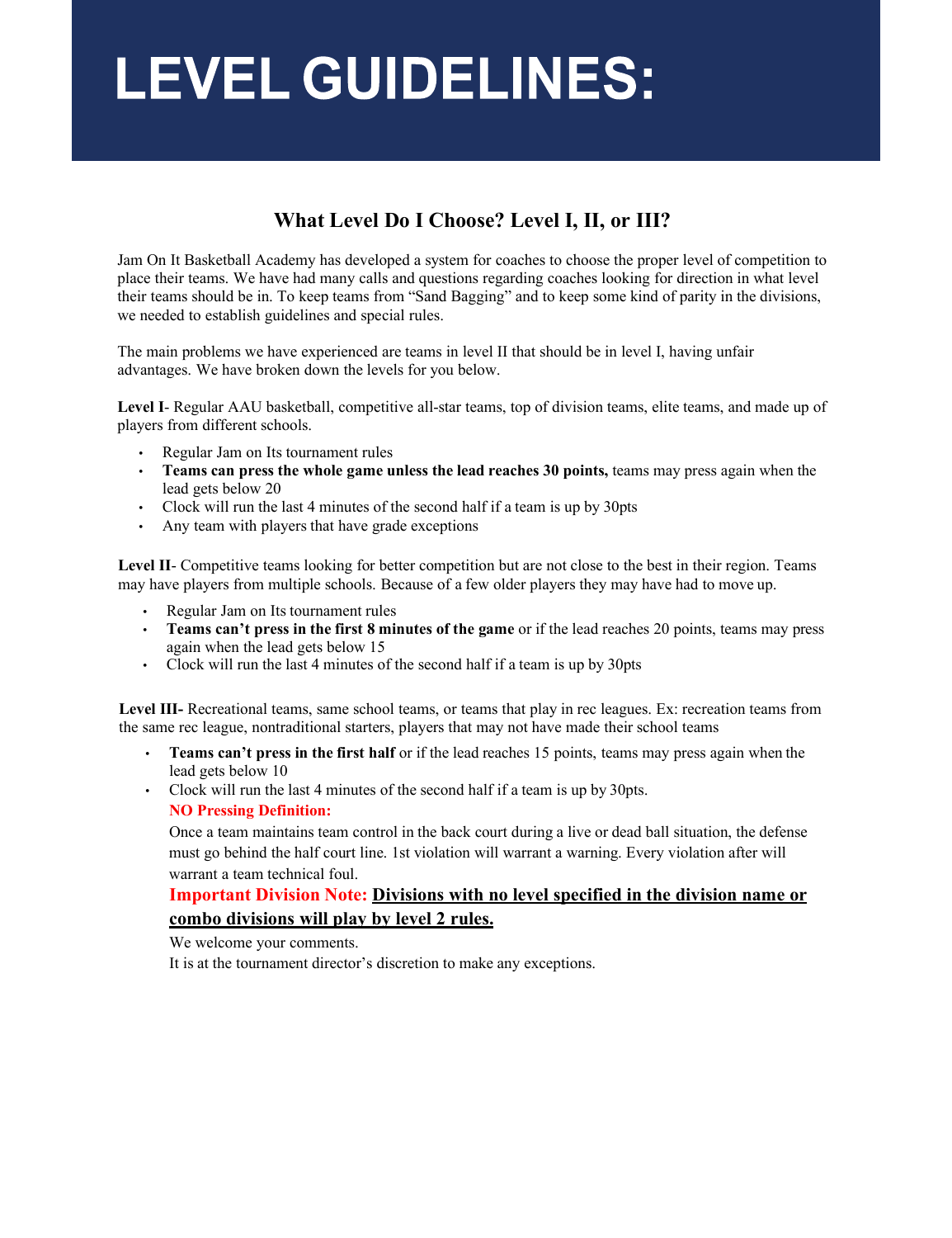# **TEAM ELIGIBILITY INFO:**

Grade divisions consist of 24-month windows, which determine athletes' participation in that division. If an athletes' age is outsidethewindowfortheirgrade,they mustplayinthegradedivisionthatisnormal fortheirage.Athletesingradesabove what is the norm for their age may play down if they meet the established criteria below.

### **2ND GRADE DIVISION**

Athletesmustbeinthe2ndgradeasofOctober1,2021&canbenoolderthan9onAugust31,2022.Athletesinthe3<sup>rd</sup> grade as of October 1, 2021wanting to play down, canbe no older than 8 onAugust 31, 2022.

### **3RD GRADE DIVISION**

Athletesmustbeinthe3rdgradeasofOctober1,2021&canbenoolderthan10onAugust31,2022.Athletesinthe4<sup>th</sup> grade as of October 1, 2021 wanting to play down, can be no older than 9 on August 31, 2022.

### **4TH GRADE DIVISION**

Athletesmustbeinthe4thgradeasofOctober1,2021&canbenoolderthan11onAugust31,2022.Athletesinthe5<sup>th</sup> grade as of October 1, 2021wanting toplay down, canbe no older than 10 on August 31, 2022.

### **5TH GRADE DIVISION**

Athletesmust bein the 5thgrade as of October 1, 2021 & can be noolder than 12 on August 31, 2022. Athletes in the 6<sup>th</sup> grade as of October 1, 2021wanting toplay down, canbe no older than 11 on August 31, 2022.

### **6TH GRADE DIVISION**

Athletesmust bein the 6thgrade as of October 1, 2021 & can be noolder than 13 on August 31, 2022. Athletes in the 7<sup>th</sup> grade as of October 1, 2021 wantingto play down, can be no older than 12 on August 31, 2022.

### **7TH GRADE DIVISION**

Athletesmustbeinthe7thgradeasofOctober1,2021 &canbenoolderthan14onAugust31,2022.Athletesinthe8thgradeas of October 1, 2021 wanting toplay down, can be no older than 13 on August 31, 2022.

### **8TH GRADE DIVISION**

Athletesmustbeinthe8thgradeasofOctober1,2021&canbenoolderthan15onAugust31,2022.Athletesinthe9th grade as of October 1, 2021wanting toplay down, canbe no older than 14 on August 31, 2022.

### **9TH GRADE DIVISION**

Athletes must be in the 9thgrade as of October 1, 2021 & can be no older than 16 on August 31, 2022. Athletes in the 10<sup>th</sup> grade as of October 1, 2021 wanting to play down, can be no older than 15 on August 31, 2022.

### **10TH GRADE DIVISION**

Athletesmustbeinthe10thgradeas ofOctober1,2021&canbenoolderthan17onAugust31,2022. Athletes in the 11th grade as of October 1, 2021 wanting to play down, can be no older than 16 on August 31, 2022.

### **VARSITY DIVISION**

Athletes must beinthe12th grade asof October1,2021& can beno older than19 onAugust 31, 2022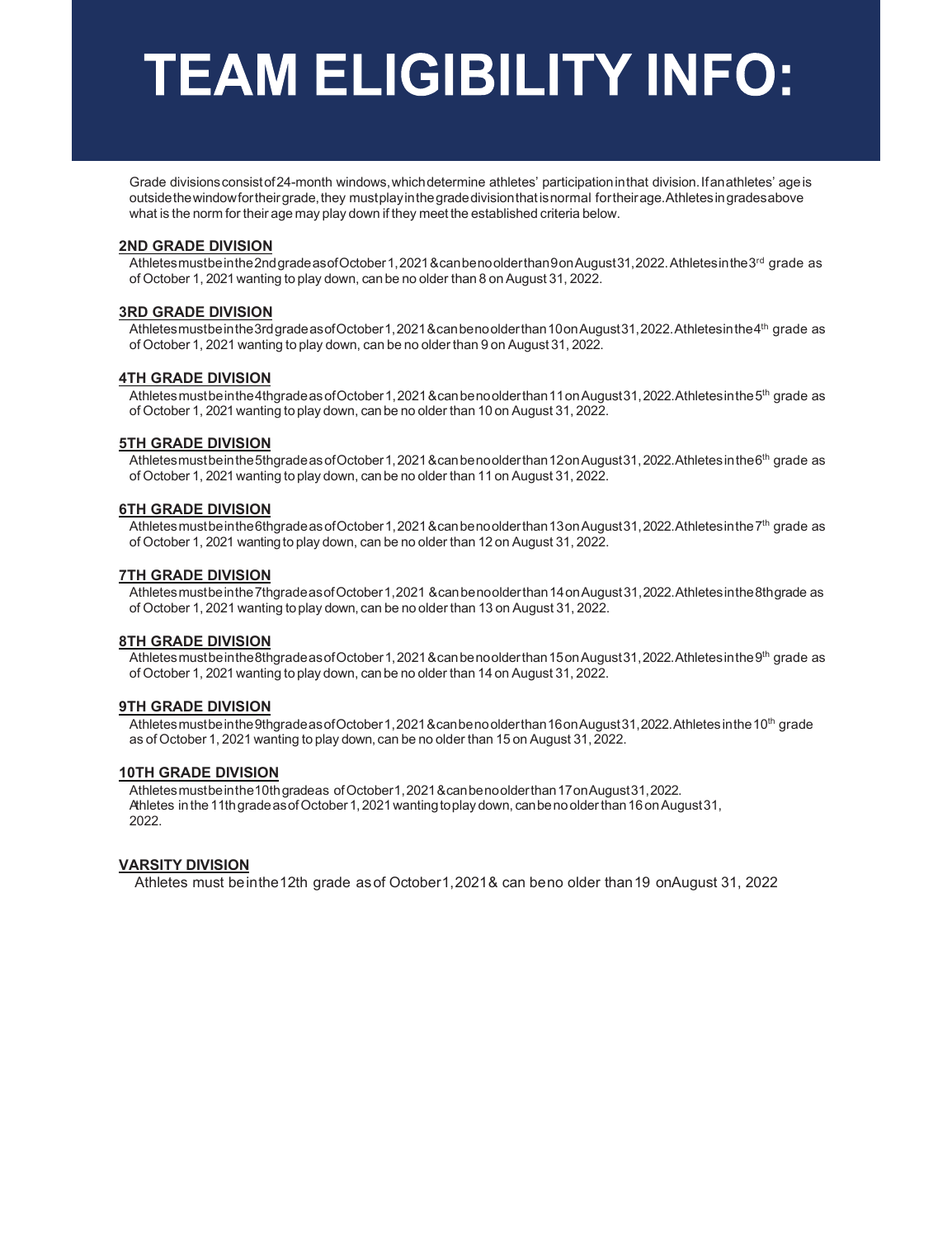### **MULTI - TEAM RULES:**

- Players can play on two teams from the same club as long as they are not in the same grade division (or one division is boys and the other girls - through 5th grade) and the<br>player qualifies for the age and grade requirements of both divisions.
	- <sup>o</sup> Ex: <sup>A</sup> Jam on Its 5th grader CAN play on both the Jam on Its 5th and 6th grade teamas long as they are in separate age groups. (Ex: 5th and 6th Grade divisions)
	- Ex: A Jam on Its 5<sup>th</sup> grader may NOT play on both the 5<sup>th</sup> grade Level 1 team<br>andthe 5<sup>th</sup> Grade Level 2 team.<br>Ex: A Jam on Its player may NOT play for a Jam on It team in the same event<br>while playing with a team from a
	-
	- o Ex: A Jam on It Player is playing for a Jam on Its girl's 5th grade team and is also playing for the Jam on Its boy's 5th grade team (girls may play with boys through 5th grade).
	- o Players must be listed on both rosters prior to the first game at check-in
	- <sup>o</sup> A player must be present at the beginning of the game and may not join a game late as a result of playing in another division or for another team beforehand. If these rules are violatéd, both teams the player is associated with may be subject<br>to a forfeit.
	- o **ANY DEVIATION FROM THESE RULES MUST BE APPROVED BY A TOURNAMENT DIRECTOR**